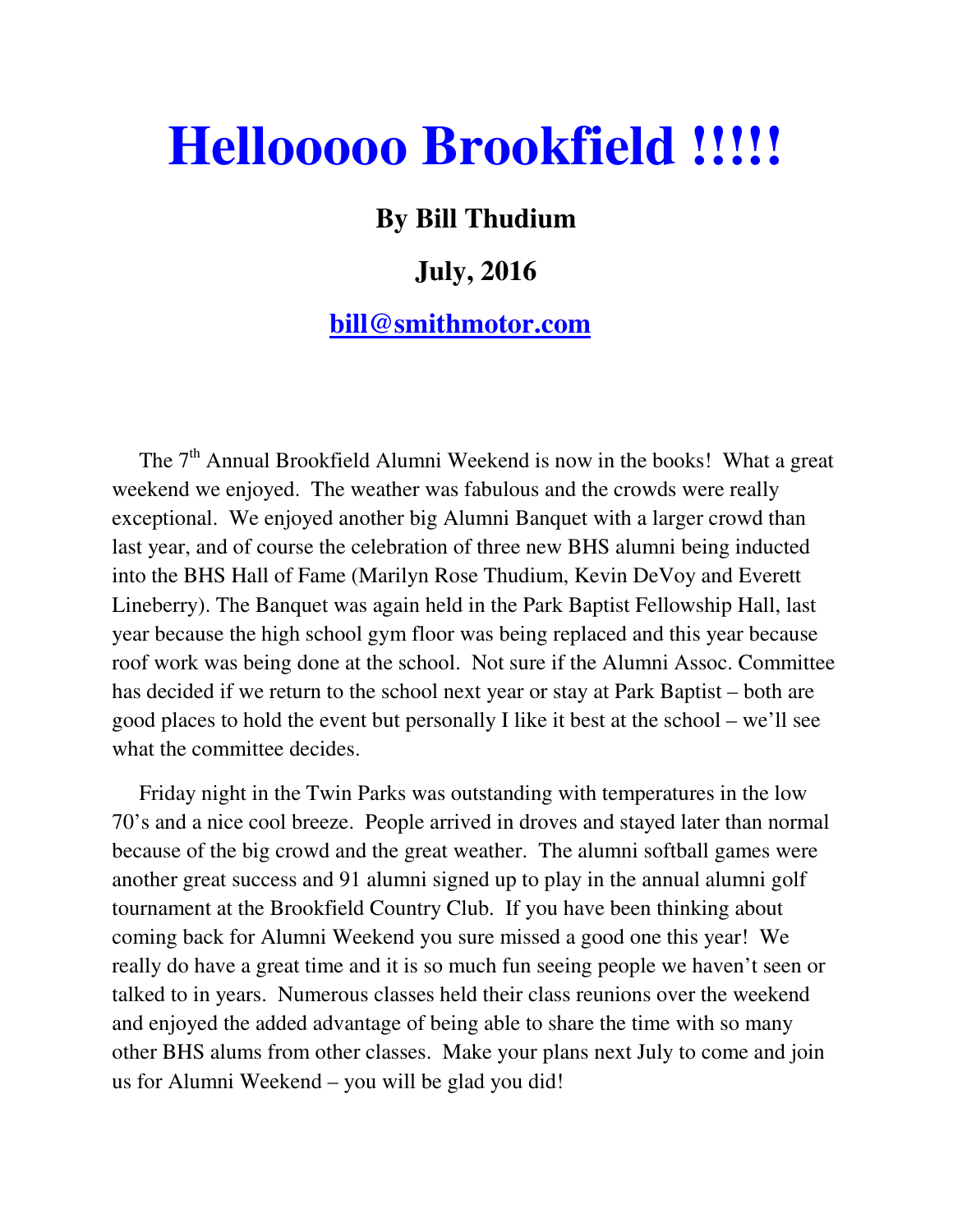*John J. Pershing Hospital Association* - A couple of weeks ago I presided over the  $56<sup>th</sup>$  annual Pershing Hospital Association meeting. Sadly nearly all of the original members have passed or gotten too old to attend. Barbara Rusk is a hearty exception, she is always there to hear how her hospital is doing. Barb served on the Board of Directors for many years but her interest in the facility she helped "build" has never waned. She and her generation have much to be proud of. Since it opened its doors in 1960 Pershing has grown into a \$30 million dollar budget and employs nearly 200 people. John J. Pershing is one of only four private not for profit hospitals in Missouri – nearly all have at least some local tax support. We have no public funding and I am proud to say so, however it has not been easy, particularly the past several years with the advent of the Affordable Care Act (Obamacare), piles upon piles of new regulations, greatly increased personal insurance deductibles and co-payments, reduced Medicare and Medicaid reimbursement and a private insurance industry that keeps squeezing providers for reduced reimbursement.

 Building the new outpatient care facility and emergency room suite a few years back was the smartest thing the Hospital Board has done as it was a direct response to the changing health care demands. Pershing experienced 45,000 plus health care encounters last year and most of them were outpatient or emergency room related. Twenty years ago our inpatient daily census averaged 15 patients – that number has been cut in half over the years with more serious cases being transferred to the larger hospitals where more specialists are available. For Pershing 70% plus of hospital revenues now come from the outpatient side even though outpatient is not reimbursed as well as inpatient business – it is just a change in health care provider use.

*Brookfield's Newest Physician* – Dr. Kendal Geno, a 2004 BHS graduate will open up for business in the Pershing Applegate Clinic offices on August  $1<sup>st</sup>$ . Kendal has been here for a couple of months settling into a new home with his wife Amy and three young children and preparing himself and his new office facility for a lifetime of service to his community. Dr. Geno and Pershing have been in a contractual relationship throughout his medical training at MU and we are about to celebrate the wonderful results. Kendal is jumping in ahead of his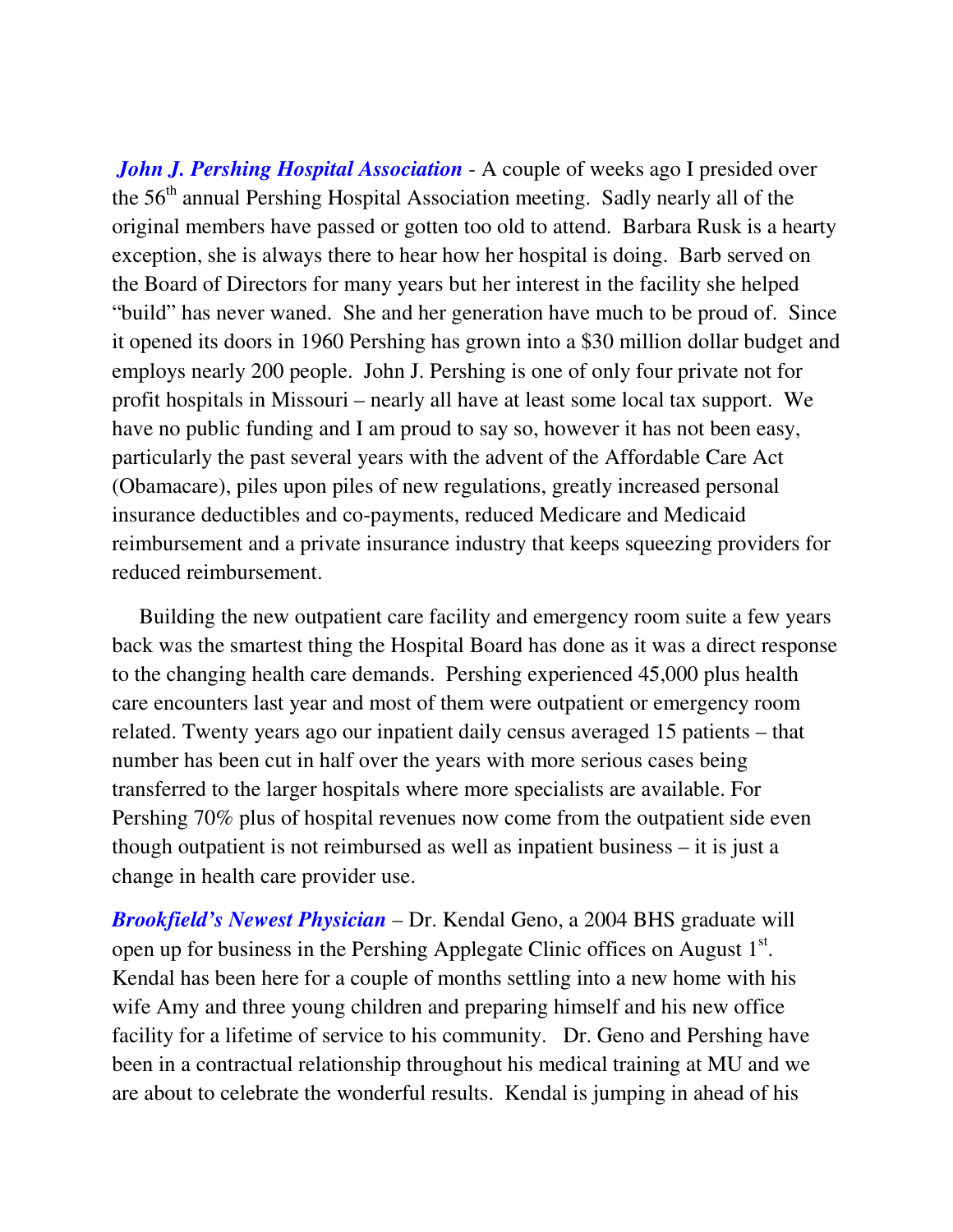August  $1<sup>st</sup>$  start and will be working thru Pershing to provide free physicals at BHS this month for student athletes and others who are required to have them but was unable to take advantage of free sports physicals Pershing provided the past couple of months. He has also offered his services to be the official BHS Physician and plans to attend as many sports events as possible and serve as he is needed. Rotary Club enjoyed a visit from Dr. Kendal this past week where he talked about his dream to return to Brookfield and serve the community. The community looks forward to Dr. Kendal beginning his medical practice here in a couple of weeks.

 I might add that Pershing has a second contractual relationship with another young physician who has a year left on his residency requirements. He will begin practice here in Brookfield working for Pershing next summer. We count ourselves lucky to have found two young physicians who want a rural family practice. Physician recruitment is an ongoing activity for Pershing as our local Doctor reach retirement age.

 **Creative Oasis** - *Local Bistro/Art Studio* – This past weekend returning alumni enjoyed delicious food and art at our newest Main Street business, located in the old Missouri Power & Light office on the corner of North Main and West Wood Street. Creative Oasis is both a restaurant and an art studio. Patrons can enjoy a meal and sign up for painting classes. Lessons are available for all ages. Such a neat new business and the community is responding to it in a wonderful way.

*Downtown Improvements* – Those attending Alumni Weekend learned of great things happening in our iconic Twin Parks. The Walsworth family gave BAGP a check for \$300,000 to build a new pavilion, construct new sidewalks, add lighting, etc. in the East Twin Park. The plan is to have this work completed by this fall. The BAGP committee working on redevelopment of the Twin Parks has been holding fundraisers for the past three years and is now undergoing a major fundraising campaign to raise money to renovate the West Twin Park. A \$150,000 grant has been applied for and a local match is required. The committee will need to generate approximately \$100,000 more to match the grant. The goal is to complete fundraising this fall and next spring and do a complete renovation of the West Park including all new play equipment, park benches, lighting, new sidewalks, etc. by next summer. 28 new trees were planted this spring and most of the aging and diseased old trees have now been removed as well.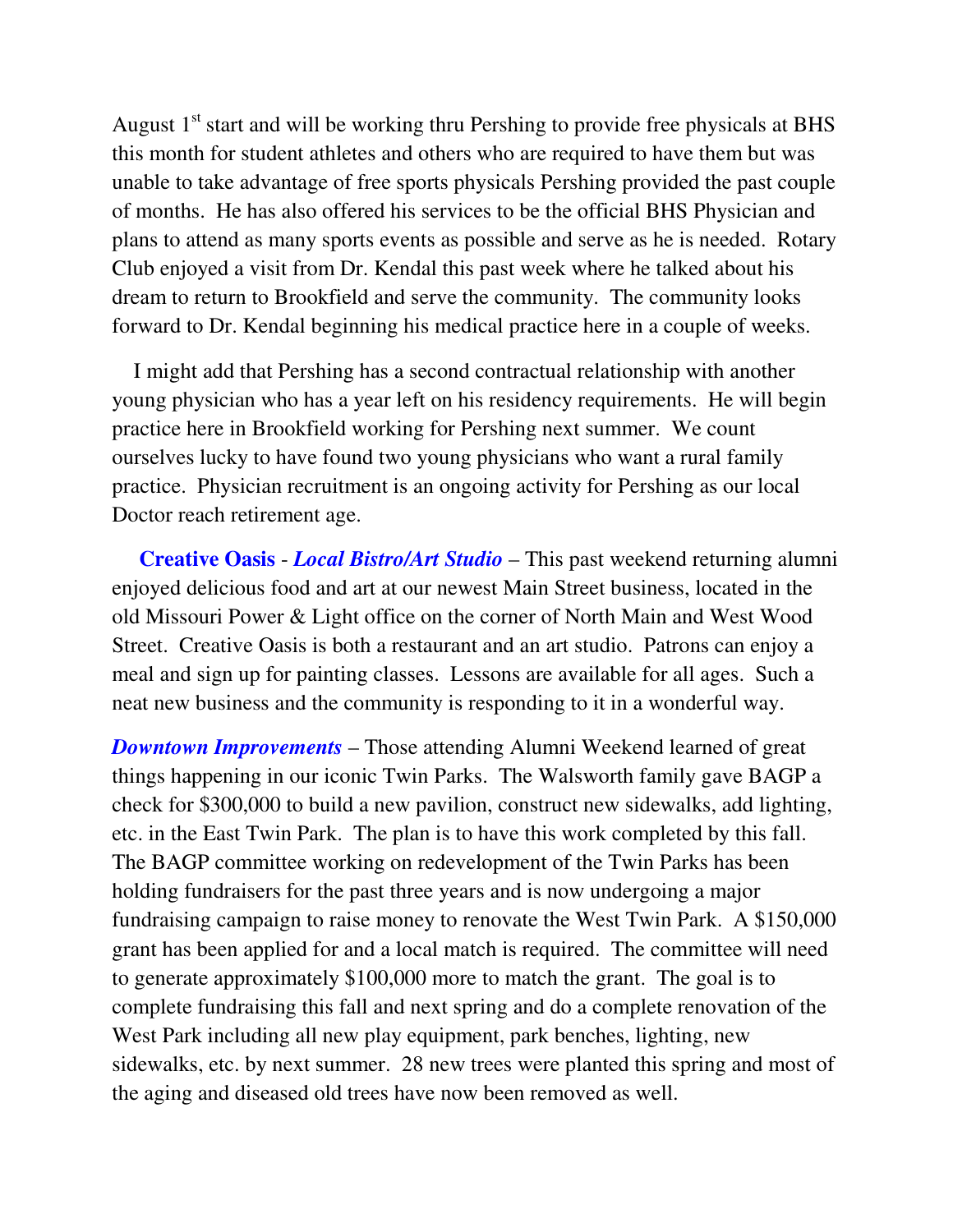*The Brookfield Bowl* was just renovated as well. Owner Brian Menini just replaced all of his pin setting machines and had a facelift completed on the outside of his building.

*Smith Motor* is in the process of replacing concrete sidewalks and replacing a large portion of their asphalt parking lot on the east side with concrete. This is just a part of an aggressive renovation plan for this business which opened its doors in Brookfield in 1970. Look for a complete facelift of this new Ford facility inside and out this coming year.

#### **Bulldog Football Fall Schedule –**

- **Aug. 6th Aquafina/Gatorade scrimmage, 7 p.m**
- **Aug. 12th Jamboree, at Salisbury, 7 p.m.**
- **Aug. 19th, South Shelby, at Brookfield, 7 p.m.**
- **Aug. 26th, Highland, at Ewing, 7 p.m.**
- **Sept. 2nd, Marceline, at Marceline, 7 p.m. Bell Game**
- **Sept. 9th, Centralia, at Brookfield, 7 p.m.**
- **Sept. 16th. Louisiana, at Louisiana, 7 p.m.**
- **Sept. 23rd, Monroe City, at Brookfield, 7 p.m. Homecoming**
- **Sept. 30th, Macon, at Macon, 7 p.m.**
- **Oct. 7th, Palmyra, at Brookfield, 7 p.m. Senior Night**
- **Oct. 14th, Clark County, at Kahoka, 7 p.m.**

*BHS Cheerleaders* – Shane and I attend the Regional Cheerleading competition in Moberly last evening. Brookfield took their Varsity and JV cheerleaders to competition and both came home with  $1<sup>st</sup>$  place finishes. The qualifies both squads for State competition this fall. Congratulations to all of the girls on a job well done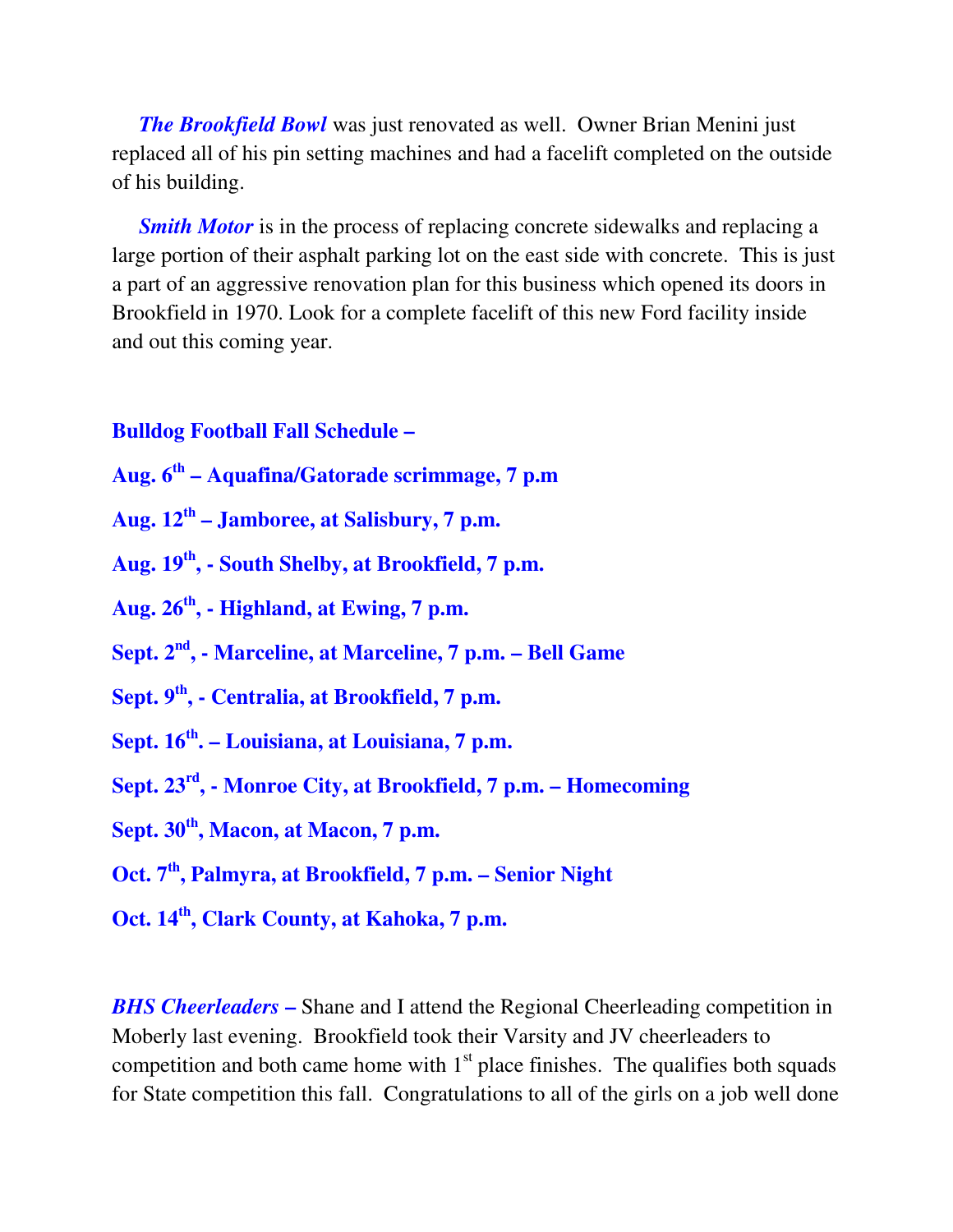– special congrats goes out to our granddaughter Jaida Staddie who is a Junior member of the varsity squad.

**BAGP Leadership Academy – This past week I was privileged to attend a 10<sup>th</sup>** anniversary celebration of the BAGP Leadership Academy. Over the past 10 years the Academy has graduated 154 students and our community is the better for it. An amazingly high percentage of graduates have moved into leadership roles of various kinds in the area, ranging from serving on committees and Boards to elected positions. Following is an accounting of those who have become active in the community;

All but two City Council members are grads Mayor is a grad City Manager is on the Task Force

Grad and Academy presenter on Pershing Hospital Board

City Clerk is a grad

Chief of Police is a grad

Fire Chief is a grad

All School Administrators except one are grads

25 teachers are grads

25 youth have gone thru the program

12 Grads have joined the Leadership Task Force

Chamber Director is a grad

Chamber Board has 4 Grads

Director of YMCA a grad

BAGP/IDA Director a grad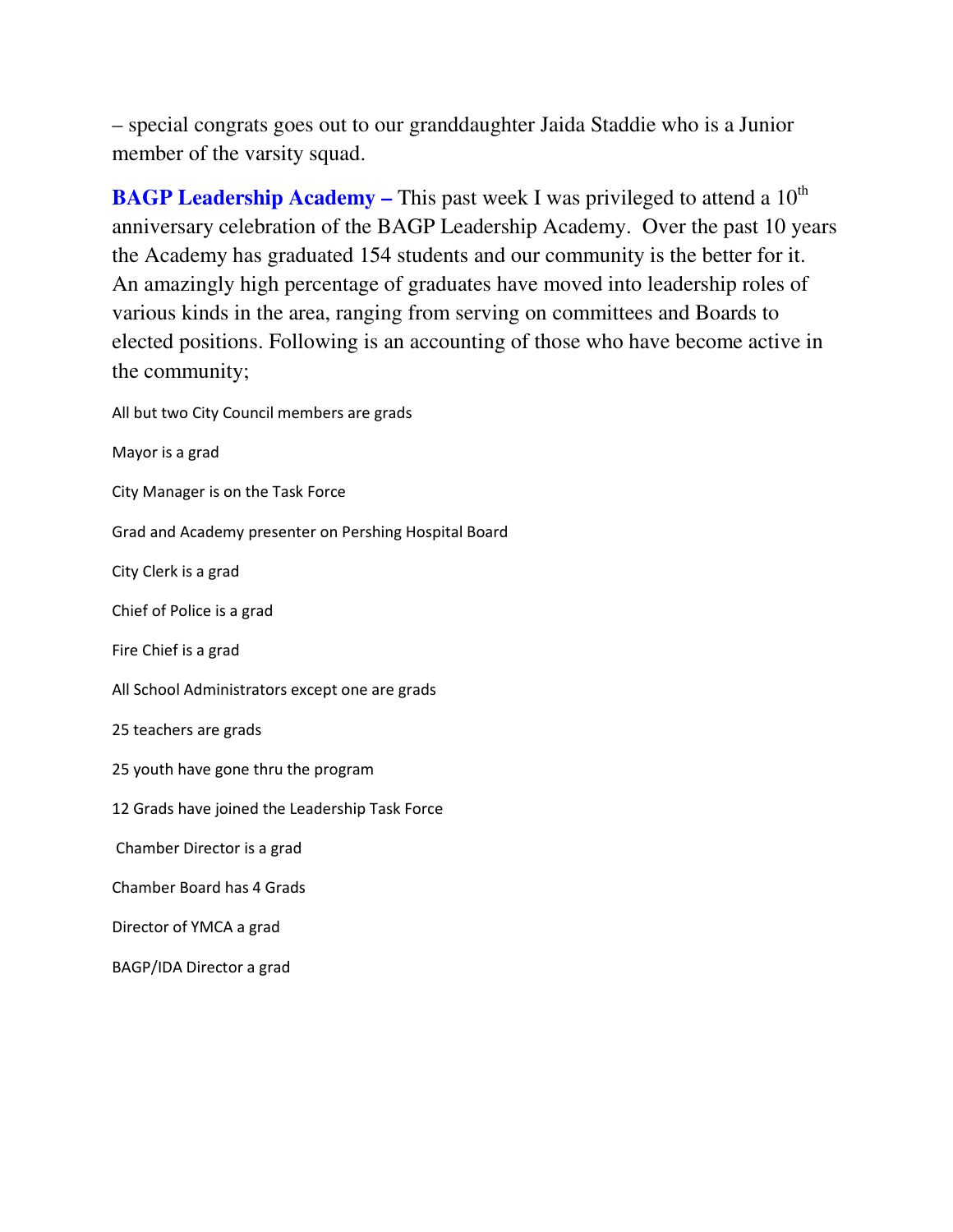The Leadership Task force was charged with developing its own training program shortly after BAGP was born about 12 years ago. This was a lengthy process as the trainer for the organization hired to help us get started was insistent that our program be our own creation and not a "cookie cutter" program they provided. The result is a solid ten years of progress and accomplishment that is now being copied in other communities. Currently the Leadership Task Force is made up of Marcia Cunningham, Dana Tarpening, Dave Shaw, Dustin Watson, Shane Thudium, Larry McCurry, Jinny Moore, Rogene Smith, Barb Buckallew, Stuart Hughes, Melinda Hughes, Chuck York, Cindy Serfass, Suzanne Young, Don Fuhrhop and Susan Elson. Several have been members from the very beginning and all have participated in the Academy.

**Birthdays** – July 19<sup>th</sup>, Linda Bloss, July 20<sup>th</sup>, Abby Barra. Mike Quigley, July 21<sup>st</sup>, Kim (Jenkins) Park, Raylee King, July 21<sup>st</sup>, Emily Beach, Bob Clawson, Matthew Smith, Devon Lark, July 23<sup>rd</sup>, Teresa Wine, Glen Huffmon, Jenna Long, Dylan Brundage, July 24<sup>th</sup>, Rachael Zumbrunnen, July 25<sup>th</sup>, Abigale Park, July 26<sup>th</sup>, Cecilia Spath, Monica Baker, July 27<sup>th</sup>, Kelly Watson, July 28<sup>th</sup>, Liz Wilt, Sue Head, Jerry O'Dell, Danielle Broom, July 29<sup>th</sup>, Alex Clawson, Sue Henry, July 30<sup>th</sup>, Andy Saccaro, Chris Cash, Brianna Schneiderheinze, Tressia Snyder, July 31<sup>st</sup>, Isaac Allen, Vivian Graff, Debbie Shouse, Glenn Wombwell, Aug. 1<sup>st</sup>, Bill Mobley, Sharon Flynn, Aug. 2<sup>nd</sup>, Lisa Hedrick, Cheryl Calhoun, Shane Cavannah, Aug. 3<sup>rd</sup>, Dale Beach, Dianna Grant, Jessica Greenway, Chris King, Chaz Walgren, Aug. 4<sup>th</sup>, Whitley Almond, Laura Gannon, Josh Maxwell, Cassie McKenzie, Larry Witte, Aug. 5<sup>th</sup>, Cheri York, Frank Gannon, Josh Hannick, Mark Wilkerson, Samantha Young, Bryce Shoemaker, Aug. 6<sup>th</sup>, Sharon McIntyre, D'Etta Scott, Dan Smart, Buck Farrenkopf, Gavin Head, Edward Little, Sammie Gordon, Aug. 7<sup>th</sup>, Mark Cleveland, Paige Drescher, Ryan Goodson, Aug. 8<sup>th</sup>, Sharron Connor, Tasha Rogers, Bill Hofstetter, Beverly Elson, Laura Almond, Kelsey Kennedy, Bob Wessing, Aug. 9<sup>th</sup>, Mike Lowther, Mary Patton, Keeden Schnetzler, Terry Brosemen, Brady Sensenich, Allison Wild, Bruce Williams, Jean Eggerman, Charlene Roe, Bernita St. Clair, Skylar Billingsly, Aug. 10<sup>th</sup>, Leon McIntyre, Don Brumbaugh, Jayden Emory Britton, Aug. 11<sup>th</sup>, Kristy Malloy, Stacey Brown, Rebecca Haley, Aug. 12<sup>th</sup>, Mickey Beach, Brandon Sensenich, Melinda Wilbeck, Aug. 13<sup>th</sup>, David Hardy, Robbie Thompson, Mary Middleton, Mitchel Ayers, Carol Petree, Aug. 14<sup>th</sup>, Heather York, Russ Knowles, Teresa Duncan, Aug. 15<sup>th</sup>, Brynleigh Cordray, Lynn Hahn, Jill Luckert, Colton Futhey, Aug. 16<sup>th</sup>, Barry Smith, Tanya Fast, Leola Paschal, Phoebe Pyrtle, Andrea Hoffman, Stephanie Campbell, Aug.  $17<sup>th</sup>$ , Breana Tolton-Cordray, Donna Switzer, Anthony Cupp, Christina Judas, Aug.  $18<sup>th</sup>$ , Rebecca Allen, Eric Stone, Becky Babb, Brian Elson, Austin Lindsay, William Paalhar, Luke Robison, Kalie Gordon, Aug. 19<sup>th</sup>, Colton Almond, Carla Maggort, Suzan Stephenson, Allison Helton, Susan Marriott, Doug Henry.

Anniversaries – July 19<sup>th</sup>, **RJ and Noel Staddie (our daughter and son in law),** Mike & Holly Lindsay, July 21<sup>st</sup>, Greg & Karen Mosley, Rick & Tammy